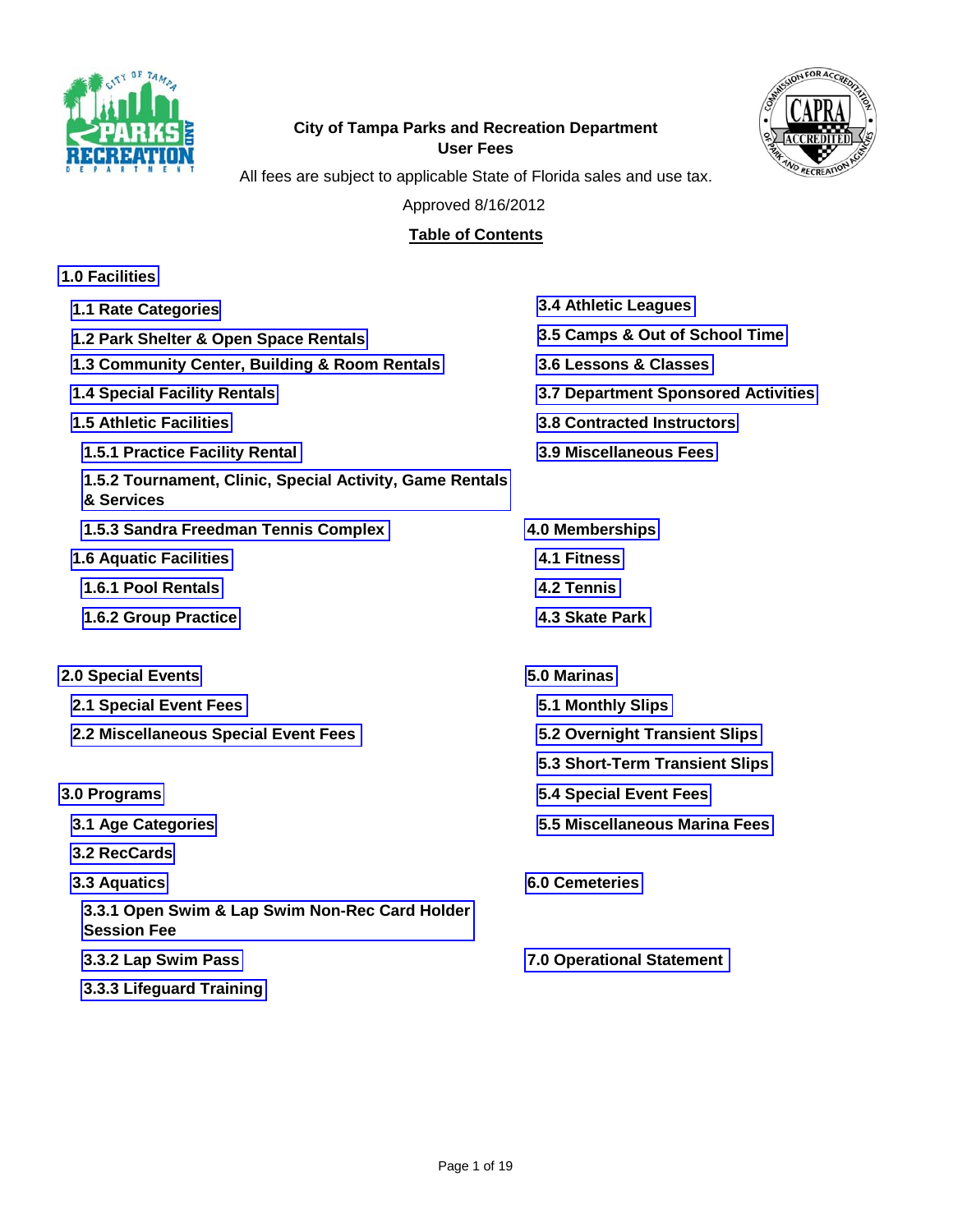#### <span id="page-1-0"></span>**1.0 FACILITIES**

All hourly rental rates may be prorated in half-hour increments only.

Set-up and clean-up time will be included in rental time calculation.

#### **1.1 Rate Categories**

The fees assessed for use of shelters, buildings, pavilions, and group areas are based on the operating cost of the facility and the category classification of the individual, group and/or organization utilizing the facility. Rental fees may be assessed at the following rates:

| Category I   | Sponsored/Cosponsored  | $00\%$ of fee |
|--------------|------------------------|---------------|
| Category II  | Not for Profit (501c3) | $75%$ of fee  |
| Category III | Private                | 100% of fee   |
| Category IV  | Public issue speech    | 75% of fee    |

#### **1.2 Park Shelter & Open Space Rentals**

Fees are based on attendance, per the capacity guidelines.

Shelter reservations, up to 199 people, do not require a deposit.

Special Event Permit is required if anticipated attendance is 200 or more.

First reschedule or change is no charge, \$15 each additional reschedule.

Any damages incurred will be billed to the person or organization responsible for the reservation. Security deposit may be required for shelter rentals, dependant on the scope of the event.

| <b>Capacity</b>       | <b>Rate Per Day</b>  |                     |  |
|-----------------------|----------------------|---------------------|--|
| $1 - 30$              | \$25.00              |                     |  |
| $31 - 50$             | \$50.00              |                     |  |
| 51-75                 | \$75.00              |                     |  |
| 76-99                 | \$100.00             |                     |  |
| 100-149               | \$125.00             |                     |  |
| 150-199               | \$175.00             |                     |  |
|                       | <b>Deposit</b>       | <b>Rate Per Day</b> |  |
| Lowry Park Band shell | \$100.00<br>\$400.00 |                     |  |
| Gazebo                | \$50.00<br>\$100.00  |                     |  |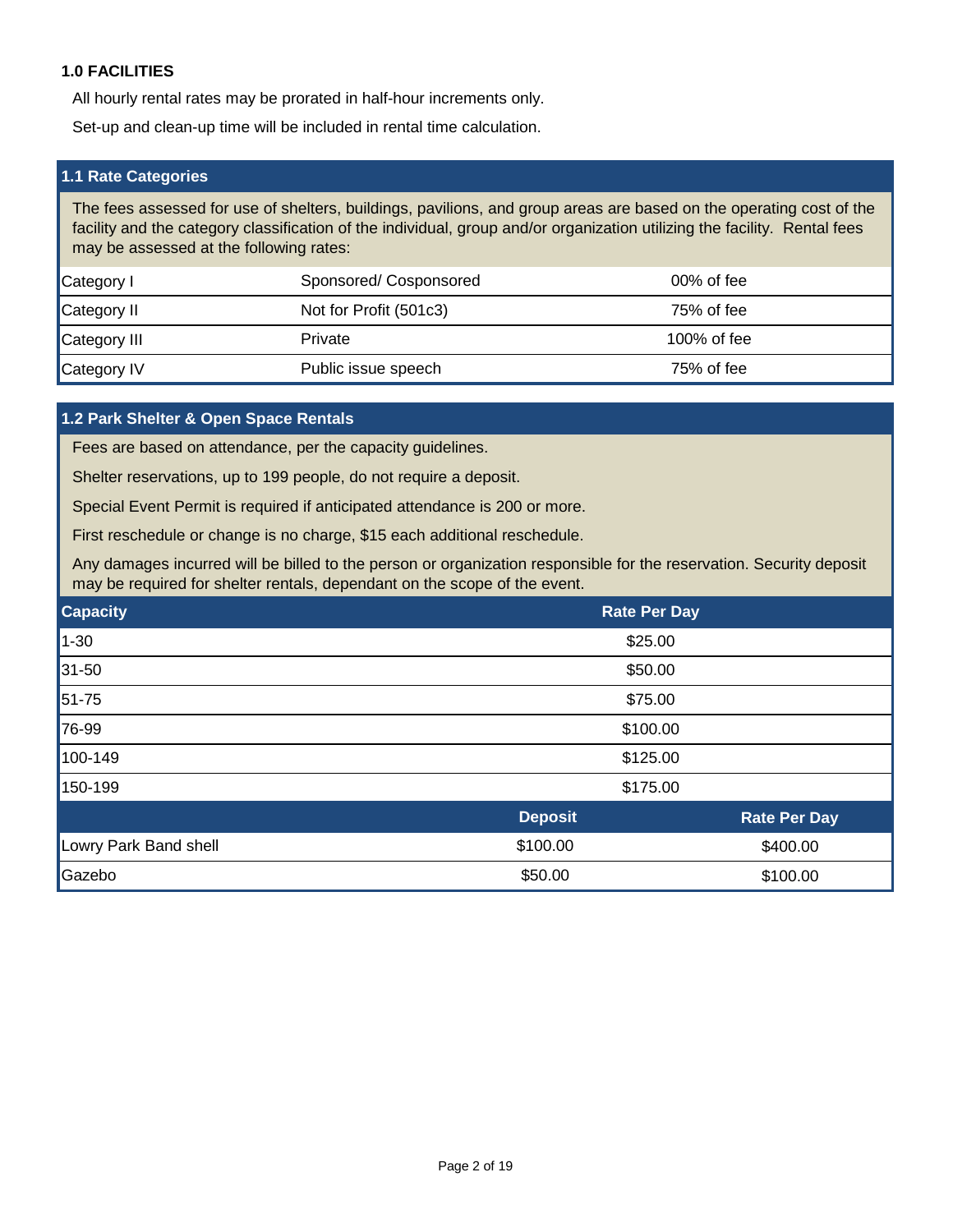#### <span id="page-2-0"></span>**1.3 Community Center, Building & Room Rentals**

During non-operating hours, all community center/ building rentals require a minimum 2-hour rental.

Rentals during regular operating hours require a minimum 1-hour rental, attendant fee required during non-operating hours.

Community center/ building rentals are offered on an hourly basis only.

|                      | <b>Deposit</b> | <b>Full Space</b><br><b>Per Hour</b> | <b>Divided Space</b><br><b>Per Hour</b> |
|----------------------|----------------|--------------------------------------|-----------------------------------------|
| Small Meeting Space* | \$50.00        | \$25.00                              | N/A or \$10-\$20.00                     |
| Multi-Purpose**      | \$100.00       | \$50.00-\$125.00                     | \$40.00-\$100.00                        |

\*Small meeting space consists of a classroom, craft room, conference room, reading room, activity room, small multi-purpose, game room, stage (only), or teen room.

\*\*Multi-purpose rental fees vary between facilities based on square foot and available amenities at the location. See [Appendix 1.3](#page-14-0) for detailed information.

| 1.4 Special Facility Rentals                                            |                | <b>Peak</b>            | Non-Peak*                                     |
|-------------------------------------------------------------------------|----------------|------------------------|-----------------------------------------------|
|                                                                         | <b>Deposit</b> | <b>Friday - Sunday</b> | <b>Monday - Thursday</b><br>$7:00AM - 5:00PM$ |
| Seminole Garden Center                                                  | \$100.00       | \$100.00 per hour      | \$50.00 per hour                              |
| Ragan Center                                                            | \$100.00       | \$100.00 per hour      | \$50.00 per hour                              |
| *No attendant fee required during non-peak hours.                       |                |                        |                                               |
| Rentals at the above listed facilities require a minimum 2 hour rental. |                |                        |                                               |

### **1.5 Athletic Facility Rentals**

| 1.5.1 Practice Facility Rental                                                                          | <b>Per Hour</b> |  |
|---------------------------------------------------------------------------------------------------------|-----------------|--|
| Softball/Baseball/Football/Soccer/Lacrosse Practice Fields                                              | \$10.00         |  |
| <b>Hockey Rink</b>                                                                                      | \$10.00         |  |
| <b>Practice Court Rental (Non-staffed facilities)</b>                                                   | \$10.00         |  |
| Gymnasium                                                                                               | \$75.00         |  |
| Practice rentals are for non-officiated activities only.                                                |                 |  |
| Does not include field prep, dragging, lining, lights, attendant and/or employee fees. Minimum 2 hours. |                 |  |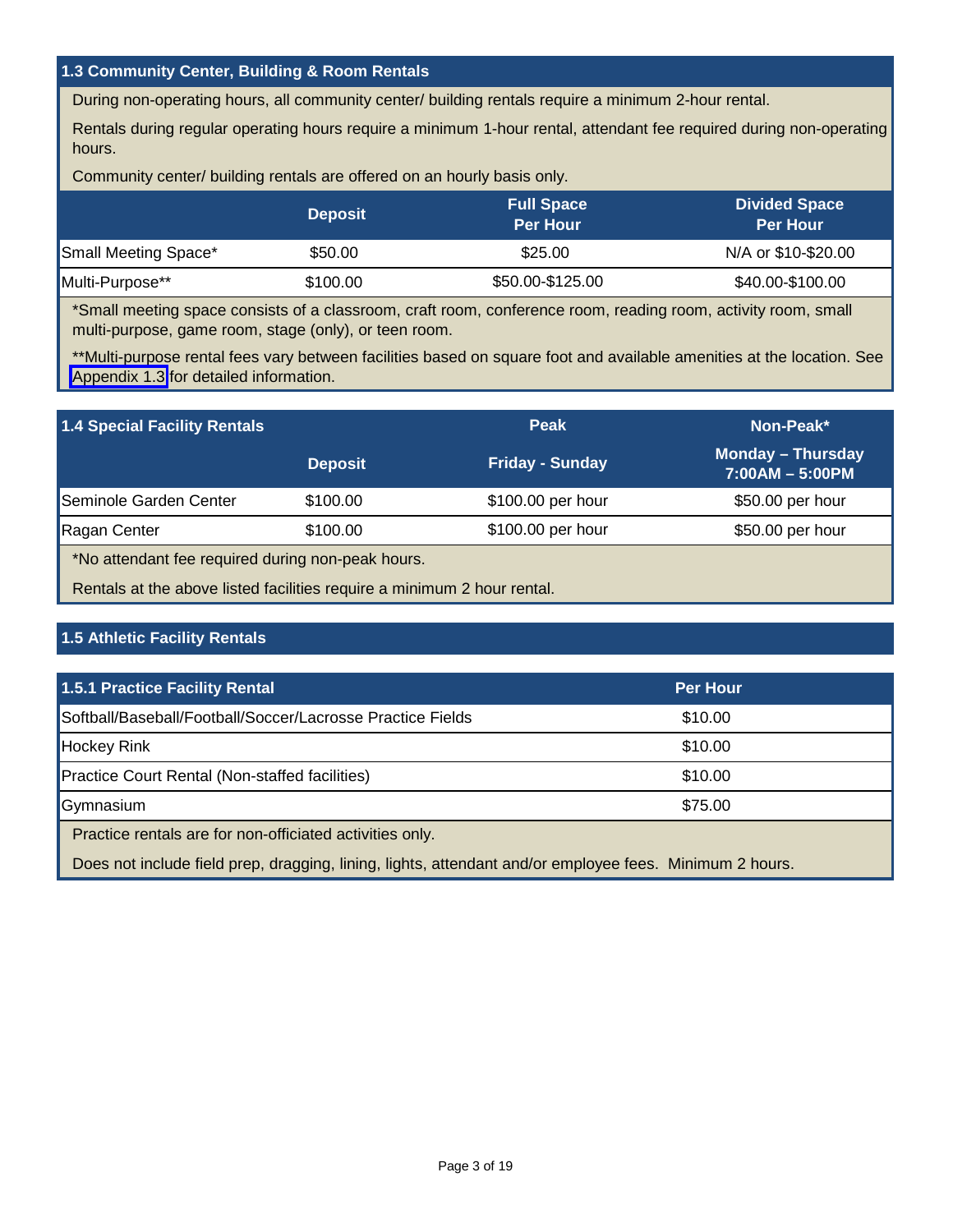# <span id="page-3-0"></span>**1.5.2 Tournament, Clinic, Special Activity, Game Rentals & Services**

| Field Reservation Deposit (Non-Refundable)                         | \$125.00 per facility, per event                  |
|--------------------------------------------------------------------|---------------------------------------------------|
| Fee is paid at time of reservation, and applied to the usage fees. |                                                   |
| Softball/Baseball/Kickball/Soccer/Lacrosse/Football Fields         | \$50.00 per field, per day                        |
| Basketball Gymnasiums (2 hour minimum)                             | \$100.00 per hour, \$500.00 max. per day          |
| Tennis/ Racquetball/ Handball/ Basketball/ Volleyball Court        | \$10.00 per hour, per court, \$50.00 max. per day |
| Softball & Baseball Field Lining                                   | \$20.00 per field                                 |
| Soccer & Lacrosse Field Lining                                     | \$75.00 per field                                 |
| <b>Football Field Lining</b>                                       | \$100.00 per field                                |
| Athletic Field Lights                                              | \$25.00 per field, per day                        |

Includes initial field set up including dragging and marking of baseball or softball field per day. Additional field maintenance including dragging and marking is the responsibility of the user or at additional fee . Employee charges shall be assessed at the approved attendant rate (See 3.9) where applicable.

| 1.5.3 Sandra Freedman Tennis Complex                                                          |                    |                       |
|-----------------------------------------------------------------------------------------------|--------------------|-----------------------|
| <b>Tennis Court Use</b>                                                                       | <b>Prime Time</b>  | <b>Non-Prime Time</b> |
| Rates are per person. Sessions are one hour for singles and one and a half hours for doubles. |                    |                       |
| <b>Soft Courts Adults</b>                                                                     | \$6.00             | \$5.00                |
| Soft Courts Senior/ Youth                                                                     | \$5.00             | \$4.00                |
| <b>Tournament, Clinic &amp; Special Event Rentals</b>                                         |                    |                       |
| Court reservation deposit (non-refundable)                                                    | \$125.00 per event |                       |
| Fee is paid at time of reservation, and applied to the usage fees.                            |                    |                       |
| Soft Courts Day                                                                               | \$75.00 per court  |                       |
| Soft Courts 1/2 Day                                                                           | \$40.00 per court  |                       |
| Does not include lights and/or attendant fees.                                                |                    |                       |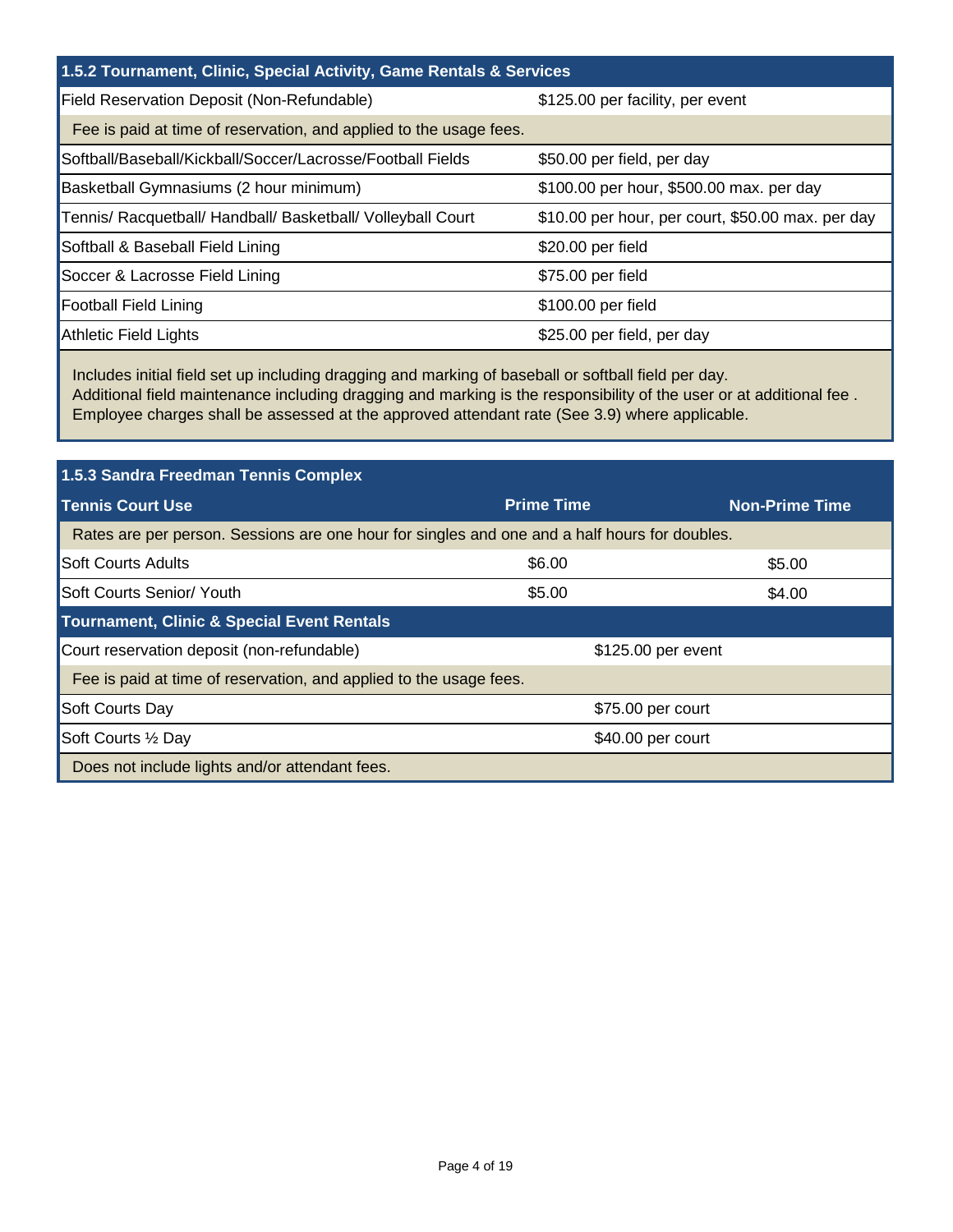<span id="page-4-0"></span>

| 1.6.1 Pool Rentals                                                                                                                                                               |                                          |
|----------------------------------------------------------------------------------------------------------------------------------------------------------------------------------|------------------------------------------|
| During non-operating hours only.                                                                                                                                                 |                                          |
|                                                                                                                                                                                  | Per Hour (Min. 2 Hours)                  |
| Pool Rental - 25 Meter Pool                                                                                                                                                      | \$50.00                                  |
| Pool Rental - Family/ Leisure Pool                                                                                                                                               | \$75.00                                  |
| Pool Rental - 50 Meter Pool                                                                                                                                                      | \$100.00                                 |
| Pool Rental - Dive Well                                                                                                                                                          | \$50.00                                  |
| Pool Rental - Activity Pool**                                                                                                                                                    | \$25.00                                  |
| ** Shallow pool at Bobby Hicks & Danny Del Rio.                                                                                                                                  |                                          |
| When pool is utilized, lifeguards shall be provided by the City based on the number of participants and the facility.<br>The fee shall be the approved attendant rate (See 3.9). |                                          |
| Lifeguard Fee                                                                                                                                                                    | \$25.00 per hour                         |
| <b>Number of Participants</b>                                                                                                                                                    | <b>Minimum Number of Guards Required</b> |
| 1 to 25                                                                                                                                                                          | $\overline{2}$                           |
| 26 to 75                                                                                                                                                                         | 3                                        |
| 76 or More                                                                                                                                                                       | 4                                        |

| 1.6.2 Group Practice                                                                          | <b>Per Lane, Per Hour</b> |
|-----------------------------------------------------------------------------------------------|---------------------------|
| During normal operating hours only. Non-operating hours may be charged at the rates in 1.6.1. |                           |
| 25 Meter Pool                                                                                 | \$3.00                    |
| <b>50 Meter Pool</b>                                                                          | \$6.00                    |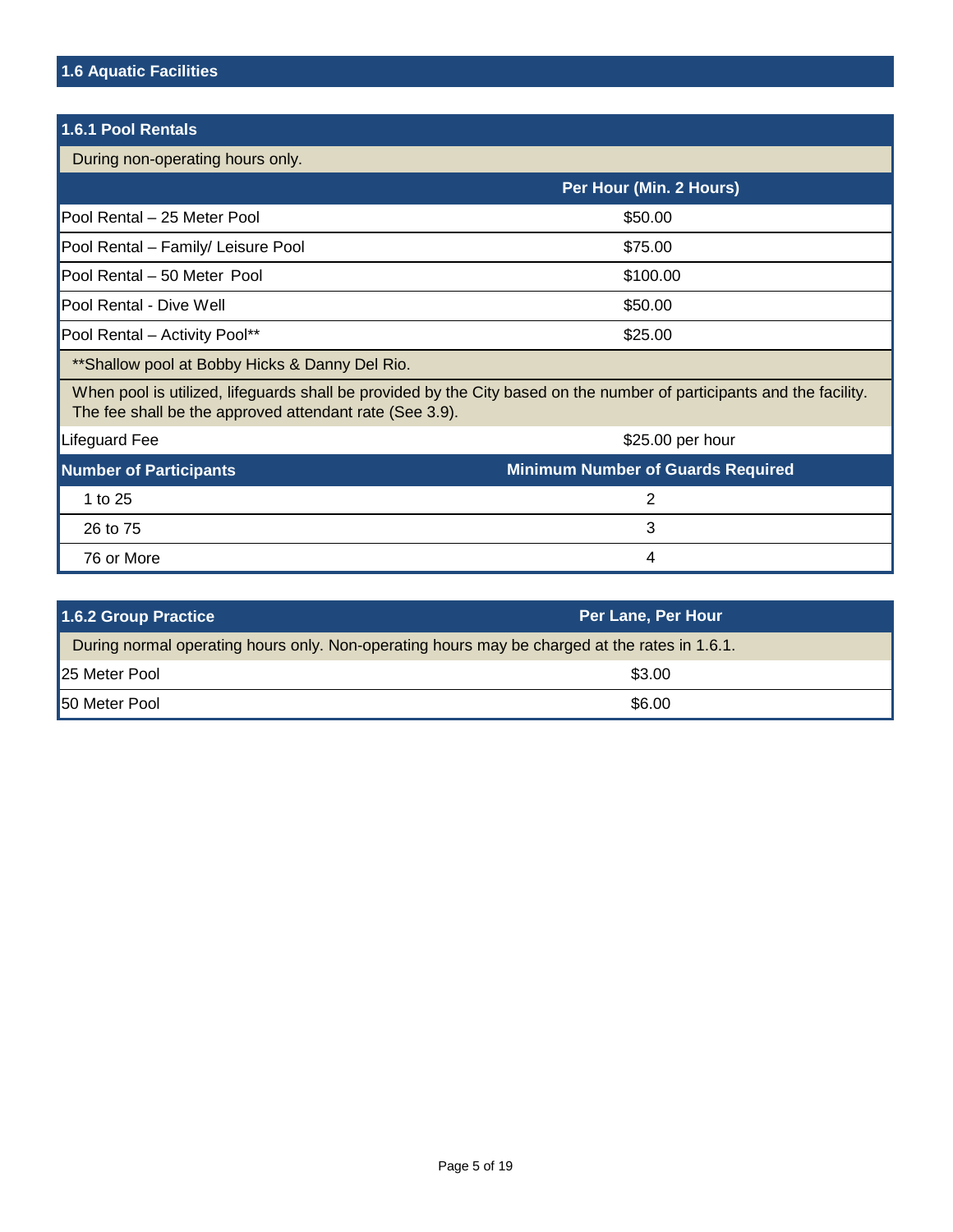#### <span id="page-5-0"></span>**2.0 SPECIAL EVENTS**

| <b>2.1 Special Event Fees</b>                                                                |                |                   |
|----------------------------------------------------------------------------------------------|----------------|-------------------|
| Fees are per day, and include electricity, amplified sound allowance and vending permission. |                |                   |
| <b>Expected Attendance</b>                                                                   | <b>Deposit</b> | <b>Daily Rate</b> |
| 200 to 499                                                                                   | \$125.00       | \$300.00          |
| 500 to 999                                                                                   | \$300.00       | \$500.00          |
| 1000 to 2499                                                                                 | \$400.00       | \$750.00          |
| 2500 to 4999                                                                                 | \$500.00       | \$1,000.00        |
| 5000 or more                                                                                 | \$750.00       | \$2,500.00        |
| The director and/or designee reserves the right to charge an additional deposit.             |                |                   |

| 2.2 Miscellaneous Special Event Fees                                                                  |                               |
|-------------------------------------------------------------------------------------------------------|-------------------------------|
| Special Event Application Processing Fee                                                              | \$50.00                       |
| <b>Refund Processing Fee</b>                                                                          | \$15.00                       |
| Move-In & Move Out - 1/2 Day (5 hours or less)                                                        | \$100.00                      |
| Move-In & Move Out - Full Day (6 hours or more until sunset)                                          | \$200.00                      |
| Street Closure - No Coordination Required                                                             | \$150.00                      |
| <b>Street Closure - FDOT Coordination Required</b>                                                    | \$250.00                      |
| Street Closure - Coordination Required With Additional Agency                                         | \$50.00 per agency            |
| <b>Fireworks Display Fee</b>                                                                          | \$125.00 per event            |
| <b>Amended Application</b>                                                                            | \$100.00                      |
| Valet Parking                                                                                         | \$150.00                      |
| Reschedule Fee                                                                                        | \$15.00                       |
| First reschedule has no charge.                                                                       |                               |
| <b>Banner Permit</b>                                                                                  | \$12.50 per banner, per event |
| May require additional installation costs.                                                            |                               |
| <b>Static Display</b>                                                                                 | \$0.10 per square foot        |
| Showmobile deposit                                                                                    | \$325.00 per event            |
| Showmobile                                                                                            | \$750.00                      |
| Delivered on Friday & picked up on Monday. Additional attendant, material and mileage fees may apply. |                               |
| Showmobile Additional Days                                                                            | \$250.00 each additional day  |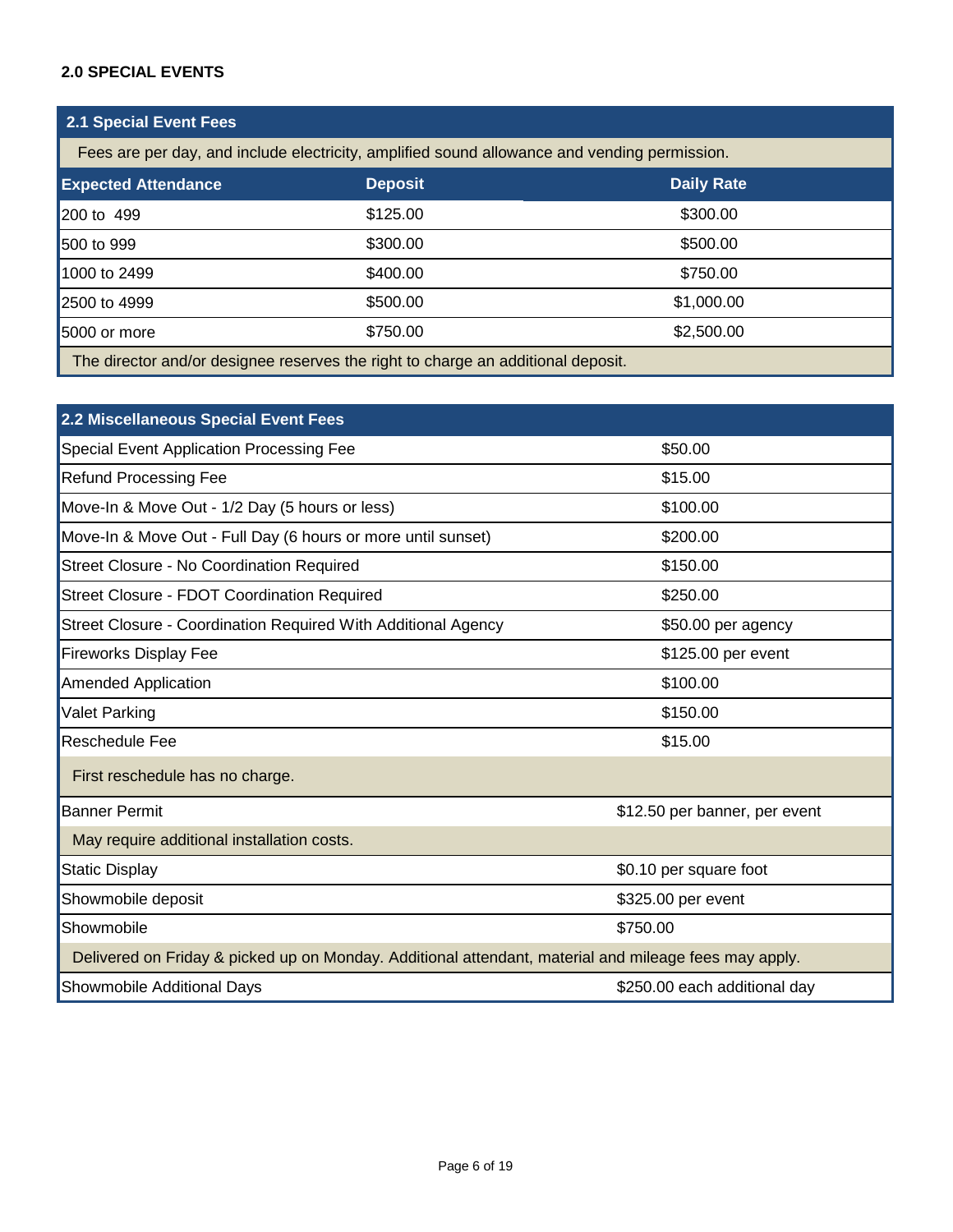#### <span id="page-6-0"></span>**3.0 PROGRAMS**

#### **3.1 Age Categories**

| Space available on first come first served basis based on City resident priority registration policy. |               |  |
|-------------------------------------------------------------------------------------------------------|---------------|--|
| Youth                                                                                                 | 0 through 17  |  |
| Adult                                                                                                 | 18 through 49 |  |
| Senior                                                                                                | 50 and up     |  |
| Scholarships and/or reduced fees may be available for youth programs based on peed                    |               |  |

Scholarships and/or reduced fees may be available for youth programs based on need.

## **3.2 RecCards**

Annual RecCards are valid 1-year from date of purchase. Includes designated times for: open gym, fitness room use, computer lab use, open swim sessions, and volunteer led club activities.

Materials/ Supplies, Camps, Clinics, Lessons, Leagues, Classes, and/or Instructor Led Programs not included.

| <b>Resident Individual</b>                                                                                     | \$15.00                                                                                                         |
|----------------------------------------------------------------------------------------------------------------|-----------------------------------------------------------------------------------------------------------------|
| Resident Family*                                                                                               | \$50.00                                                                                                         |
| Non-Resident Individual Youth/ Adult                                                                           | \$30.00                                                                                                         |
| Non-Resident Individual Senior                                                                                 | \$15.00                                                                                                         |
| Non-Resident Individual Disability**                                                                           | \$15.00                                                                                                         |
| Non-Resident Family*                                                                                           | \$100.00                                                                                                        |
| Single Day Guest Pass - Junior/Senior                                                                          | \$2.00                                                                                                          |
| Single Day Guest Pass - Adult                                                                                  | \$4.00                                                                                                          |
| Non-Card Holder Registration Pass                                                                              | \$10.00                                                                                                         |
| - 1000 - 1000 - 1000 - 1000 - 1000 - 1000 - 1000 - 1000 - 1000 - 1000 - 1000 - 1000 - 1000 - 1000 - 1000 - 100 | the contract of the contract of the contract of the contract of the contract of the contract of the contract of |

\*\*Must provide documentation of a permanent disability. \*Family is defined as a maximum of 2 adults and dependent children under 18 residing in the same household.

## **3.3 Aquatics**

| 3.3.1 Open Swim & Lap Swim Non-Rec Card Holder                                                                                             | <b>Session Fee</b>  |
|--------------------------------------------------------------------------------------------------------------------------------------------|---------------------|
| Junior/ Senior                                                                                                                             | \$2.00              |
| Adult                                                                                                                                      | \$4.00              |
| 3.3.2 Lap Swim Pass                                                                                                                        | <b>Seasonal Fee</b> |
| Swim Pass Individual                                                                                                                       | \$25.00             |
| Swim Pass Family*                                                                                                                          | \$75.00             |
| *Family is defined as a maximum of 2 adults and dependent children under 18 residing in the same household.                                |                     |
| A valid RecCard is required to purchase Lap Swim Passes.                                                                                   |                     |
| 3.3.3 Lifeguard Training                                                                                                                   |                     |
| 32 Hour Course                                                                                                                             | \$165.00            |
| Includes pool certification, card fee, and book.                                                                                           |                     |
| Additional components can be added at no additional charge for the following: Waterfront, Blood Born Pathogens &<br>Oxygen Administration. |                     |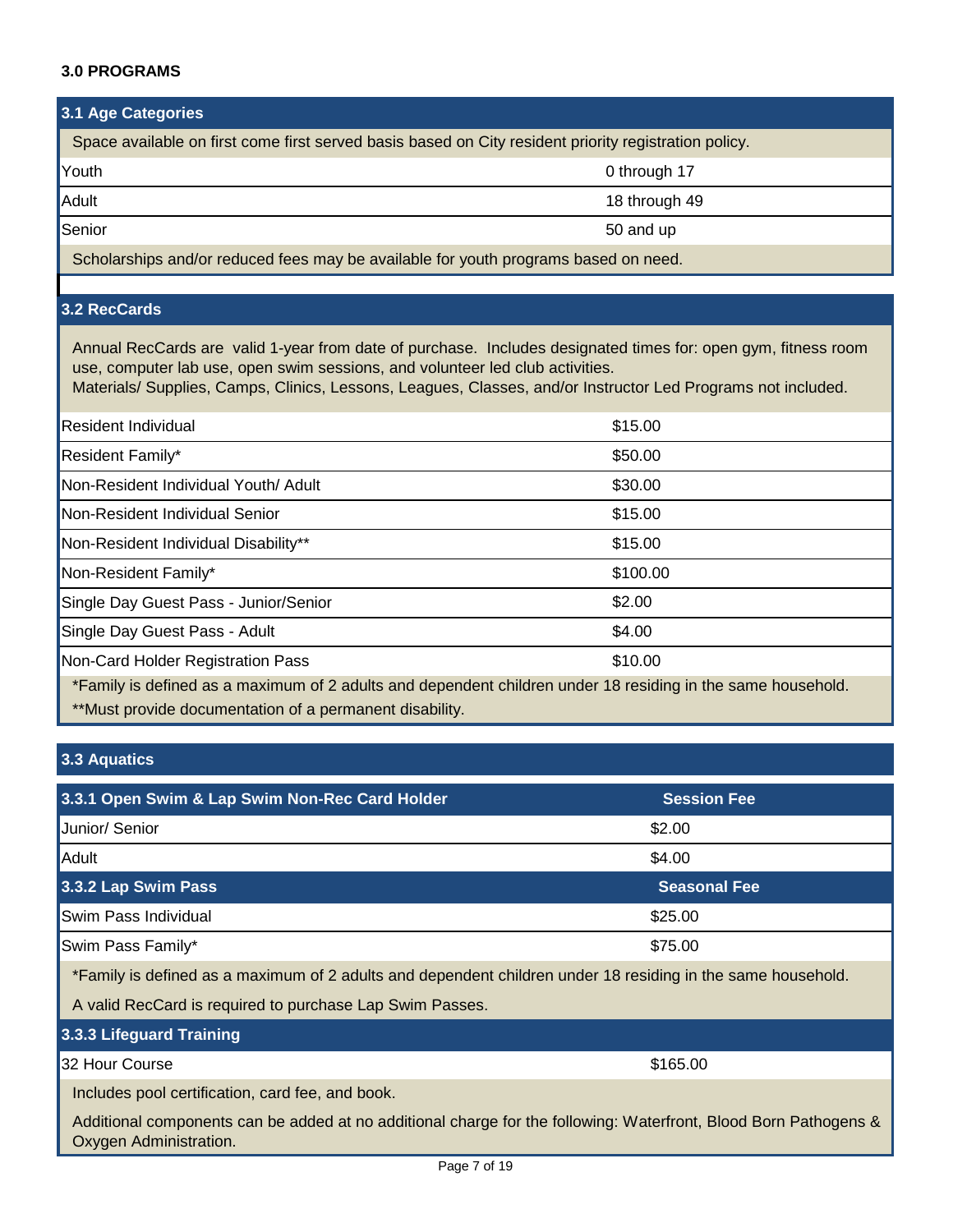<span id="page-7-0"></span>

| <b>3.4 Athletic Leagues</b>                                                                                                                                                                                                                                                                                                                                                                                                              |                              |  |  |
|------------------------------------------------------------------------------------------------------------------------------------------------------------------------------------------------------------------------------------------------------------------------------------------------------------------------------------------------------------------------------------------------------------------------------------------|------------------------------|--|--|
| Including but not limited to baseball, basketball, football, kickball, roller hockey, soccer, softball, volleyball,<br>wheelchair rugby, and tennis.                                                                                                                                                                                                                                                                                     |                              |  |  |
| Uniform not included.                                                                                                                                                                                                                                                                                                                                                                                                                    |                              |  |  |
| Additional costs may apply.                                                                                                                                                                                                                                                                                                                                                                                                              |                              |  |  |
| Youth Leagues                                                                                                                                                                                                                                                                                                                                                                                                                            | \$6.00 - \$60.00 per player  |  |  |
| <b>Adult Leagues</b>                                                                                                                                                                                                                                                                                                                                                                                                                     | \$15.00 - \$60.00 per player |  |  |
| Fees vary by league based on additional costs and number of games.                                                                                                                                                                                                                                                                                                                                                                       |                              |  |  |
| 3.5 Camps & Out of School Time                                                                                                                                                                                                                                                                                                                                                                                                           |                              |  |  |
| Afterschool (Youth)                                                                                                                                                                                                                                                                                                                                                                                                                      | \$0.00                       |  |  |
| Follows HCSB School Calendar.                                                                                                                                                                                                                                                                                                                                                                                                            |                              |  |  |
| A valid RecCard is required. Additional activity and/or material fees may be required.                                                                                                                                                                                                                                                                                                                                                   |                              |  |  |
| Summer Camp                                                                                                                                                                                                                                                                                                                                                                                                                              | \$80.00 per session          |  |  |
| A valid RecCard is required. Additional activity, field trip and/or material fees may be required.                                                                                                                                                                                                                                                                                                                                       |                              |  |  |
| Includes \$10 material fee for summer reading program.                                                                                                                                                                                                                                                                                                                                                                                   |                              |  |  |
| Financial Assistance will be provided to those families in financial need with a child or children who desire to attend<br>City of Tampa Parks and Recreation after school and/or summer programs. No child whose family exhibits financial<br>need shall be denied participation in a City of Tampa Parks and Recreation after school or summer program based<br>on Hillsborough County School system's free and reduced lunch program. |                              |  |  |
|                                                                                                                                                                                                                                                                                                                                                                                                                                          |                              |  |  |
| <b>Specialty Camp</b>                                                                                                                                                                                                                                                                                                                                                                                                                    | \$5.00 - \$25.00 per day     |  |  |
| Including but not limited to Aquatic, Athletics, Dance, Fine Arts and/or Holiday Camps.                                                                                                                                                                                                                                                                                                                                                  |                              |  |  |
| A valid RecCard is required. Additional activity, field trip, before and after care and/or material fees may be required.                                                                                                                                                                                                                                                                                                                |                              |  |  |
| Sibling/Multiple Child Discount of \$5 per full week will be applied for each additional full paid sibling in household<br>registering in same program. Reduced fees do not apply.                                                                                                                                                                                                                                                       |                              |  |  |
| Creative Activity Movement Program (C.A.M.P)                                                                                                                                                                                                                                                                                                                                                                                             | \$45.00 per week             |  |  |
| A valid RecCard is required. Additional activity, field trip and/or material fees may be required.                                                                                                                                                                                                                                                                                                                                       |                              |  |  |
| Sibling/Multiple Child Discount of \$5 per full week will be applied for each additional full paid sibling in household<br>registering in same program. Reduced fees do not apply.                                                                                                                                                                                                                                                       |                              |  |  |
| 3.6 Lessons & Classes                                                                                                                                                                                                                                                                                                                                                                                                                    |                              |  |  |
| Including but not limited to personal instruction in Fine Arts, Crafts, Computer, Dance, Athletics, Fitness, Home Arts,<br>Music, Aquatics, Tennis, Gymnastics, Enrichment, Cooking, Nutrition.                                                                                                                                                                                                                                          |                              |  |  |
| Contracted instructor fees do not apply. (See 3.8)                                                                                                                                                                                                                                                                                                                                                                                       |                              |  |  |
|                                                                                                                                                                                                                                                                                                                                                                                                                                          |                              |  |  |
| Youth/ Senior Group Activity                                                                                                                                                                                                                                                                                                                                                                                                             | $$1.50 - $15.00$             |  |  |
| <b>Adult Group Activity</b>                                                                                                                                                                                                                                                                                                                                                                                                              | $$2.50 - $25.00$             |  |  |
| <b>Individual Activity</b>                                                                                                                                                                                                                                                                                                                                                                                                               | \$25.00 - \$50.00            |  |  |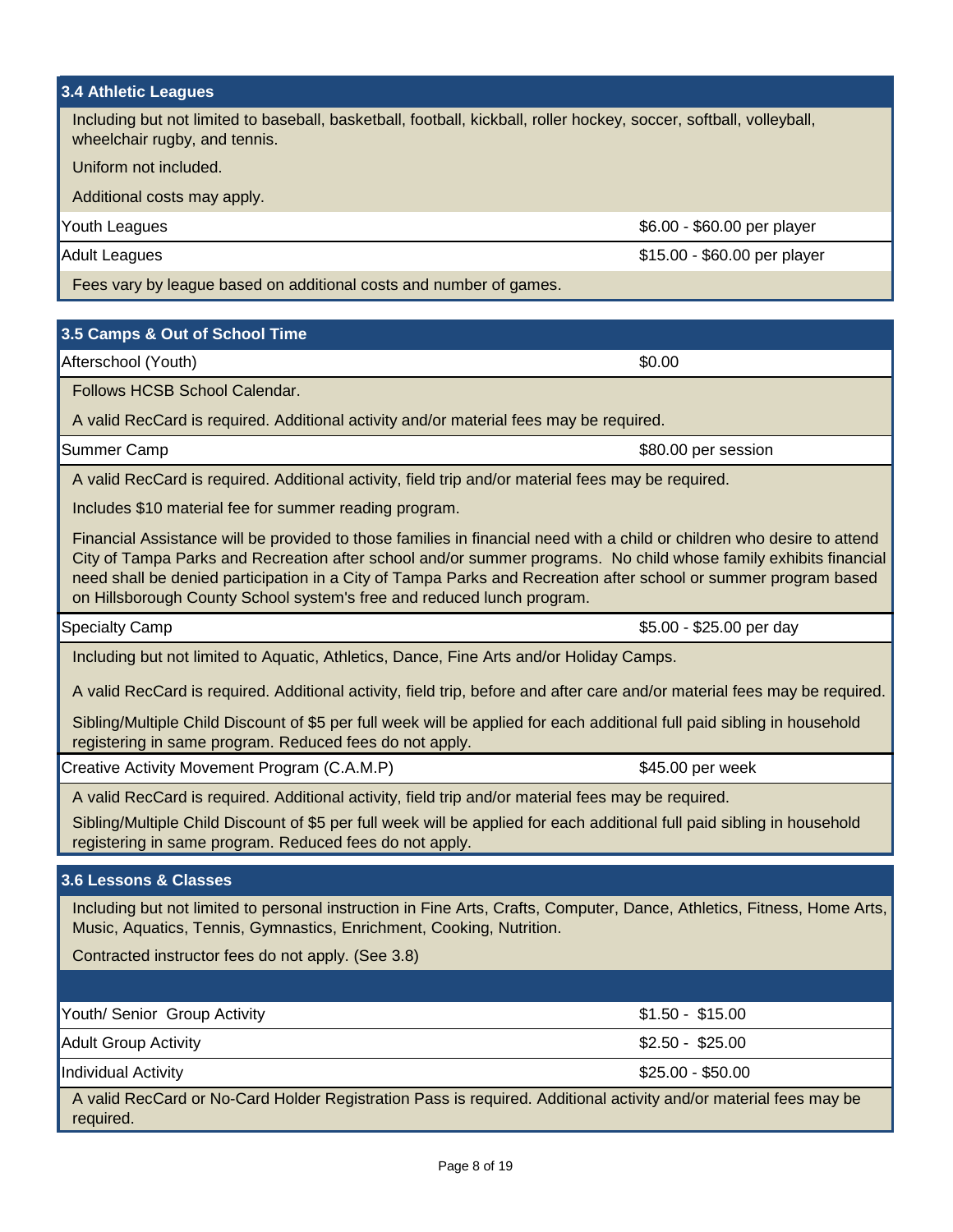### <span id="page-8-0"></span>**3.7 Department Sponsored Activities**

Tournaments, Special Activities, Clinics, Workshops and/or Events

Fees vary by program based on direct costs, instructor fees, and minimum enrollment.

No RecCard is required.

| 3.8 Contracted Instructors                                                                                                                                                  |         |
|-----------------------------------------------------------------------------------------------------------------------------------------------------------------------------|---------|
| Contracted Instructor Use of Indoor Facilities                                                                                                                              | 70%/30% |
| Includes Fine Arts, Aquatics & Athletics.                                                                                                                                   |         |
| Contracted Instructor Use of Outdoor Facilities                                                                                                                             | 80%/20% |
| Includes Tennis, Programming, Aquatics & Athletics.                                                                                                                         |         |
| Instructors are responsible for direct costs, including but not limited to attendant fees, utilities, supplies. Instructor<br>percentage is less these costs if applicable. |         |

A valid RecCard or No-Card Holder Registration Pass is required to participate in all programs offered in indoor and/or aquatic facilities.

## **3.9 Miscellaneous Fees**

| <b>Attendant Fee</b>                                        | \$25.00 per hour          |  |
|-------------------------------------------------------------|---------------------------|--|
| Holiday and overtime rates may be assessed when applicable. |                           |  |
| Utility Fees                                                | \$15.00                   |  |
| Pottery & Ceramics Firing Fee                               | \$8.00 per month          |  |
| Creative Arts Theatre Production                            | \$500.00                  |  |
| Point of Sale Items                                         | Direct costs $+15%$       |  |
| Contracted Services & Vendors                               | $$15.00 - $150.00$        |  |
| Table Space                                                 | \$5.00 - \$25.00 per day  |  |
| Miscellaneous Recreation Equipment                          | \$10.00 - \$50.00 per day |  |
| Key Issue Deposit                                           | \$25.00 per key           |  |

**Per Person**

\$1.00 - \$150.00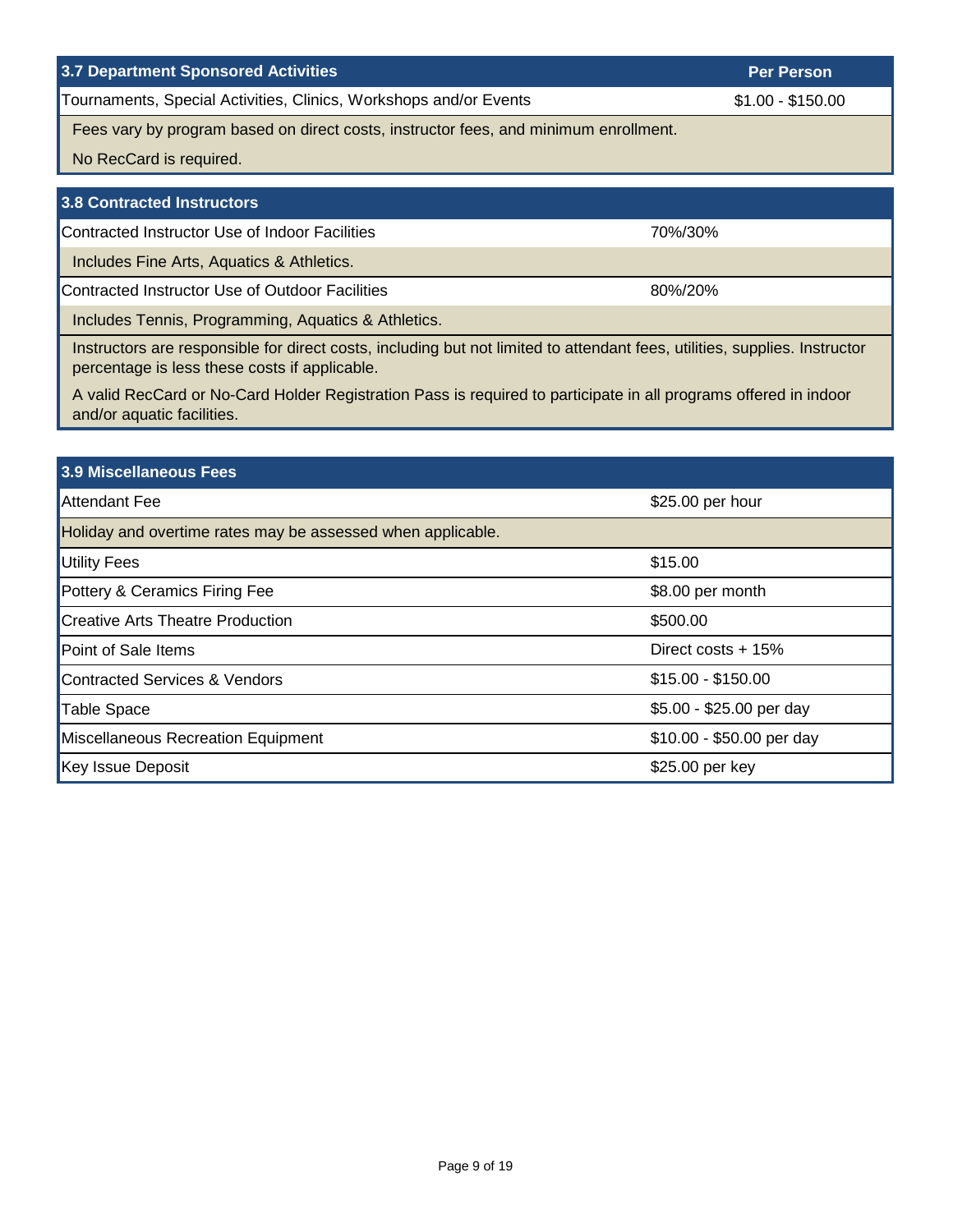### <span id="page-9-0"></span>**4.0 MEMBERSHIPS**

| 4.1 Fitness Membership     | Monthly \ | Annual   |
|----------------------------|-----------|----------|
| Joe Abraham Fitness Center | \$15.00   | \$150.00 |

RecCard not required for memberships.

Includes selected instructional classes and staffed fitness center use. Some group and/or individual fitness classes, clinics, and/or lessons not included.

| 4.2 Tennis Membership                   | Adult    | <b>Family*</b> | <b>Senior/Youth**</b> |
|-----------------------------------------|----------|----------------|-----------------------|
| Sandra Freedman Tennis Complex - Annual | \$460.00 | \$700.00       | \$140.00              |

RecCard not required for memberships.

\*Family is defined as a maximum of 2 adults and dependent children under 18 residing in the same household.

\*\* Valid during non-prime time only.

| 4.3 Skate Park Membership           |          |
|-------------------------------------|----------|
| <b>Session Admission</b>            | \$4.00   |
| Annual Individual Skate Membership* | \$150.00 |

\*Includes regular session admissions. *Non-transferable, can not be shared.* Special events, clinics, camps, lessons, programs, activities and/or sessions not included. Hillsborough County reciprocal skate pass is valid at New Tampa Community Skate Park per agreement.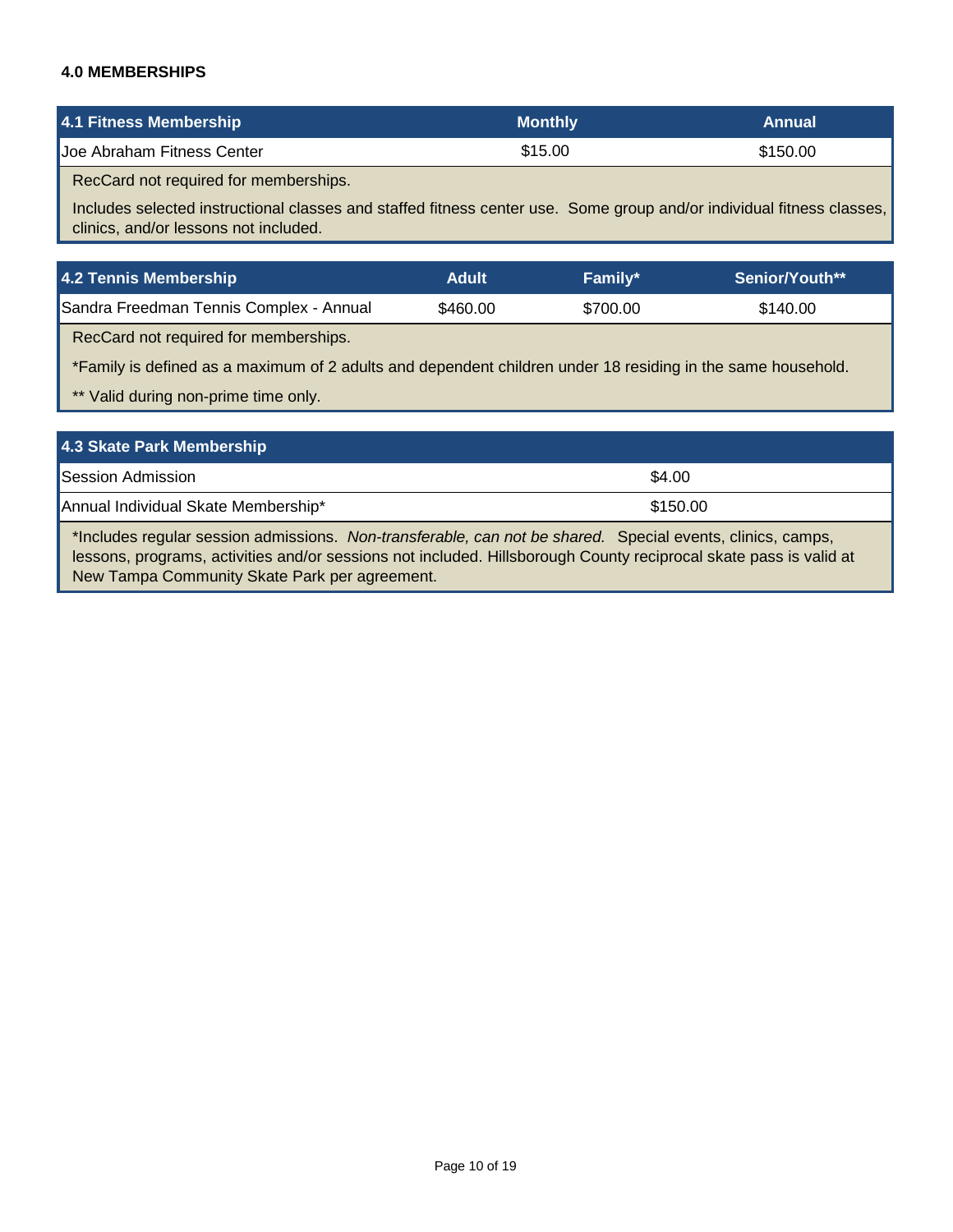## <span id="page-10-0"></span>**5.0 MARINAS**

**Slip size will be determined by the dockmaster.**

| 5.1 Monthly Slips                                             | Per Boat Foot, Per Month |
|---------------------------------------------------------------|--------------------------|
| Marjorie Park Monthly Slips Residents                         | Up to \$12.00            |
| Includes dock box and potable water                           |                          |
| Marjorie Park Monthly Slips Non-Residents                     | Up to \$13.00            |
| Includes dock box and potable water                           |                          |
| Marjorie Park Monthly Slips Residents                         | Up to \$10.50            |
| Does not includes dock box and potable water                  |                          |
| Marjorie Park Monthly Slips Non-Residents                     | Up to \$11.50            |
| Does not includes dock box and potable water                  |                          |
| <b>Monthly Slip Deposit</b>                                   | One Month's Permit Fee   |
| Late Fee                                                      | $$25.00 + $5.00$ per day |
| <b>Wait List Fee</b>                                          | \$100.00 per slip        |
| \$25.00 non-refundable, \$75.00 applied to first month's rent |                          |

| 5.2 Overnight Transient Slips                  |                                         |
|------------------------------------------------|-----------------------------------------|
| Daily (After 4 Hours) Marjorie Park            | \$2.00 per boat foot                    |
| Daily (After 10 hours) Tampa Convention Center | \$1.00 per boat foot, during non-events |
| Minimum \$25.00 per day                        |                                         |
| <b>Weekly</b>                                  | \$7.15 per boat foot                    |

| 5.3 Short-Term Transient Slips           |                 |
|------------------------------------------|-----------------|
| <b>During Non-Events</b>                 |                 |
| Marjorie Park (Up to 4 hours)            | \$2.00 per hour |
| Tampa Convention Center (Up to 10 hours) | \$2.00 per hour |

| 5.4 Special Event Fees                                                           |                           |
|----------------------------------------------------------------------------------|---------------------------|
| Does not includes dock box and potable water                                     |                           |
| Includes, but not limited to, activities on the water, parades, and conventions. |                           |
| Special Event Administrative Fee                                                 | \$25.00                   |
| Special Event Marjorie Park Transient Slip                                       | \$4.00                    |
| <b>Tampa Convention Center Event Fee</b>                                         | \$40.00 per slip, per day |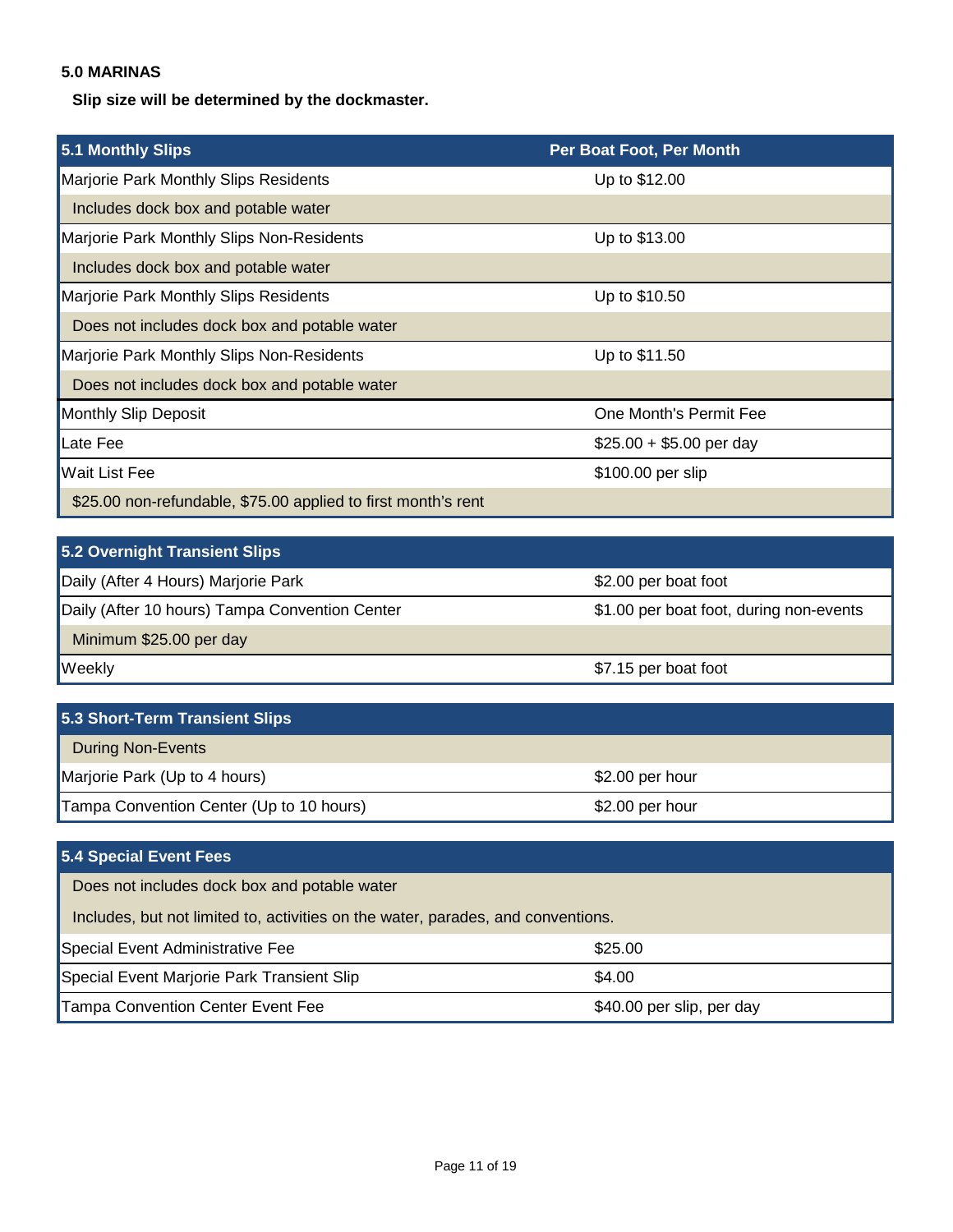<span id="page-11-0"></span>

| 5.5 Miscellaneous Marina Fees |                           |
|-------------------------------|---------------------------|
| Utility Fee $-30$ amp service | \$5.00                    |
| Utility Fee $-50$ amp service | \$10.00                   |
| Fuel & Oil Sales              | Direct costs $+$ min. 30% |
| <b>Retail Sales</b>           | Direct costs $+$ min. 40% |
| Pump Out                      | $$5.00 - $25.00$          |
| <b>Water Taxi Permit Fee</b>  | \$100.00 per year         |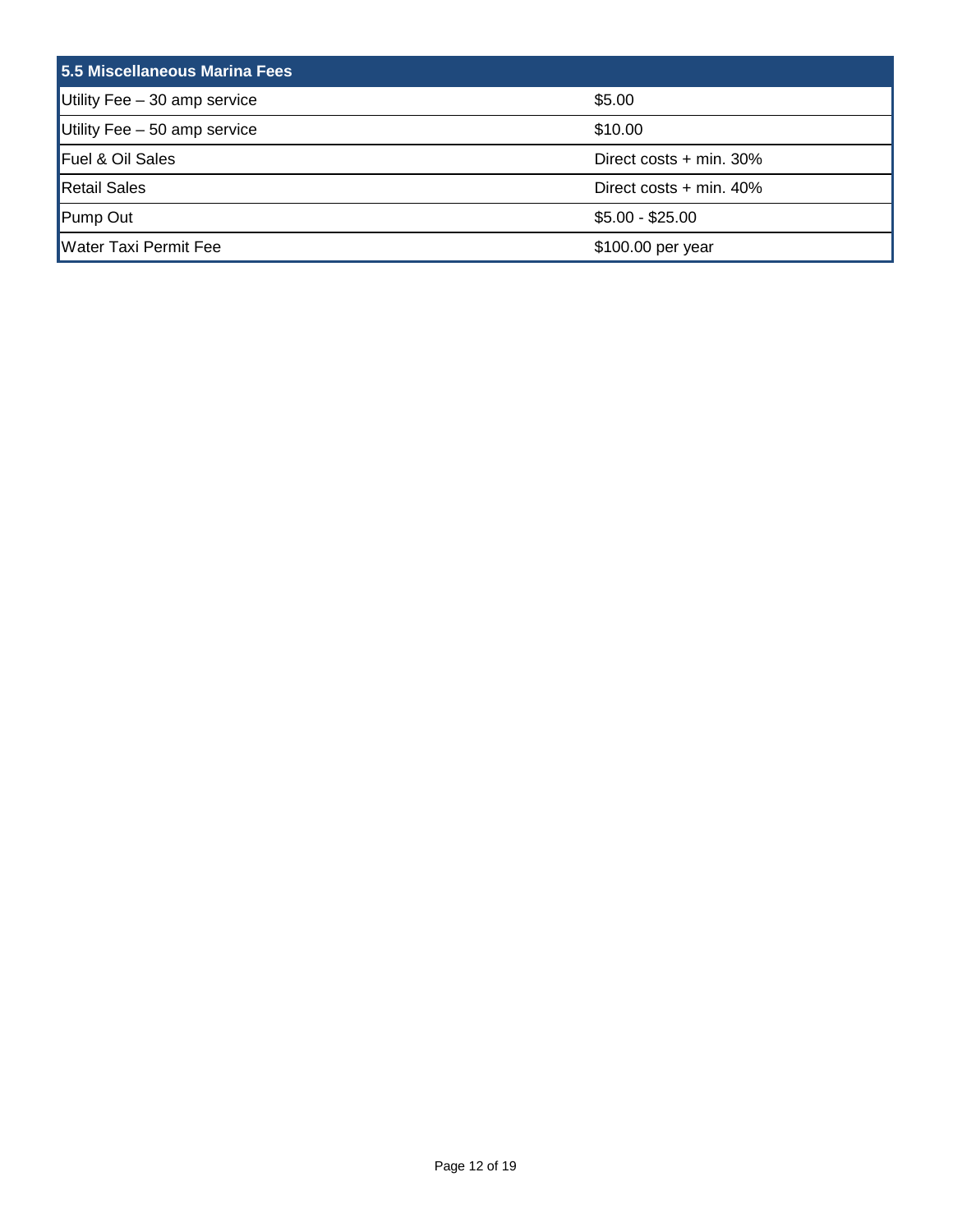<span id="page-12-0"></span>

| <b>6.0 CEMETERIES</b>                                                                                                                      |                              |
|--------------------------------------------------------------------------------------------------------------------------------------------|------------------------------|
| <b>Cemetery Spaces</b>                                                                                                                     | \$1,155.00                   |
| Recording of Burial Permits / Cremation Certificates                                                                                       | \$20.00                      |
| Interment or Inurnment of Human Remains                                                                                                    | \$155.00                     |
| Includes the staking of grave sites Monday thru Friday                                                                                     |                              |
| Staking of Grave Sites - Weekends and Holidays                                                                                             | \$50.00                      |
| Staking of Grave Sites - Monday thru Friday                                                                                                | \$35.00                      |
| Inclusive of headstone, burial, or identification for visits                                                                               |                              |
| Disinterment of Human Remains                                                                                                              | \$250.00                     |
| <b>Temporary Marker</b>                                                                                                                    | Based on current Market Rate |
| <b>Removal of Excess Dirt</b>                                                                                                              | \$50.00                      |
| Which is not removed by a Monument or vault company                                                                                        |                              |
| Genealogical Information                                                                                                                   | \$25.00 per hour             |
| Permit for Construction of Mausoleums or other above-ground structures intended to be used for Interment<br>or inurnment of human remains: |                              |
| <b>Granite</b>                                                                                                                             | 25% of retail price          |
| Marble                                                                                                                                     | 50% of retail price          |
| <b>Monument/ Marker Placement:</b>                                                                                                         |                              |
| Marble or Granite Markers - Flat Markers Only                                                                                              | \$10.00                      |
| <b>Granite Monument</b>                                                                                                                    | \$0.10 per square inch       |
| <b>Marble Monument</b>                                                                                                                     | 50% of retail price          |
| Veterans                                                                                                                                   | \$10.00                      |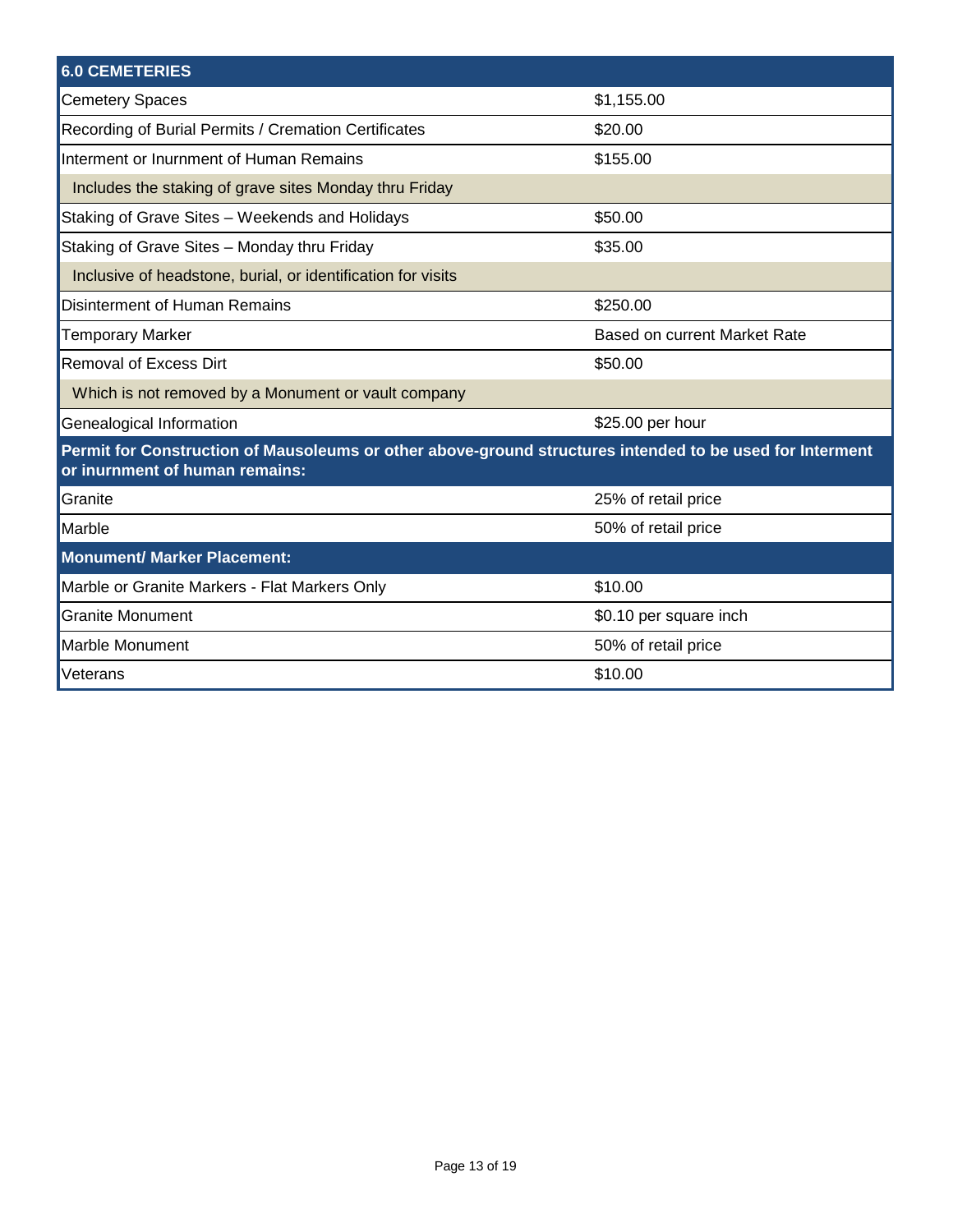## <span id="page-13-0"></span>**7.0 Operational Statement**

**Mission:** 

### **Our mission is to provide and preserve quality parks and recreation opportunities for all.**

The Department of Parks and Recreation fulfills its mission by offering a wide range of recreation services and facilities to engage the whole community, while doing so in a fiscally responsible manner. Through the Department's efforts, the community is provided access to innovative programming, preserved natural areas, the economic impact of special events, well maintained activity centers that promote health and wellness, safe alternatives for children to spend their free time while developing social skills and healthy self esteem, and the sense of community that comes from resident interaction.

The identified core services provided by the Department are those programs that reach out to the youth. By providing inexpensive or no cost afterschool and summer camp programs, positive activities and destinations are provided for children's out of school time.

Additional programming outside of the Department's core services cater to all age groups and abilities. The current demand for parks and recreation services exceeds the available tax funding, therefore the charging of fees becomes an economic necessity to reduce the tax burden and provide the flexibility to offer additional programming. Other strategies that the Department has used to offset general fund allocation are the pursuit of grant opportunities and the development of partnerships with service providing community organizations.

### **Operating Details**

All of the amounts provided in this schedule are subject to applicable sales and use taxes. The fee amounts may be inclusive of tax, or may have the tax calculated and added to the presented fee.

Organizations or agencies having current agreements with the City of Tampa shall be governed by those agreements and be excluded from this policy where in conflict.

Fees for Department activities and additional costs may be established from time to time by the Parks and Recreation Director or designee.

Areas not listed for rental are not available without approval by the Director or designee.

Attendant fees, direct costs, and/or deposits are not subject to discounts, unless designated by the Parks and Recreation Director.

There will be no charges for daytime use of outdoor fields or courts which are available on a first-come/first-served basis.

In scheduling use of a facility, the City of Tampa reserves priority use.

In the case of a declared state of emergency, the City retains the right to immediately resume occupation, management and maintenance of the facility, to use the facility to meet any emergency needs of the citizens of the City of Tampa for the period of that emergency and a reasonable period of time thereafter as deemed necessary by the City.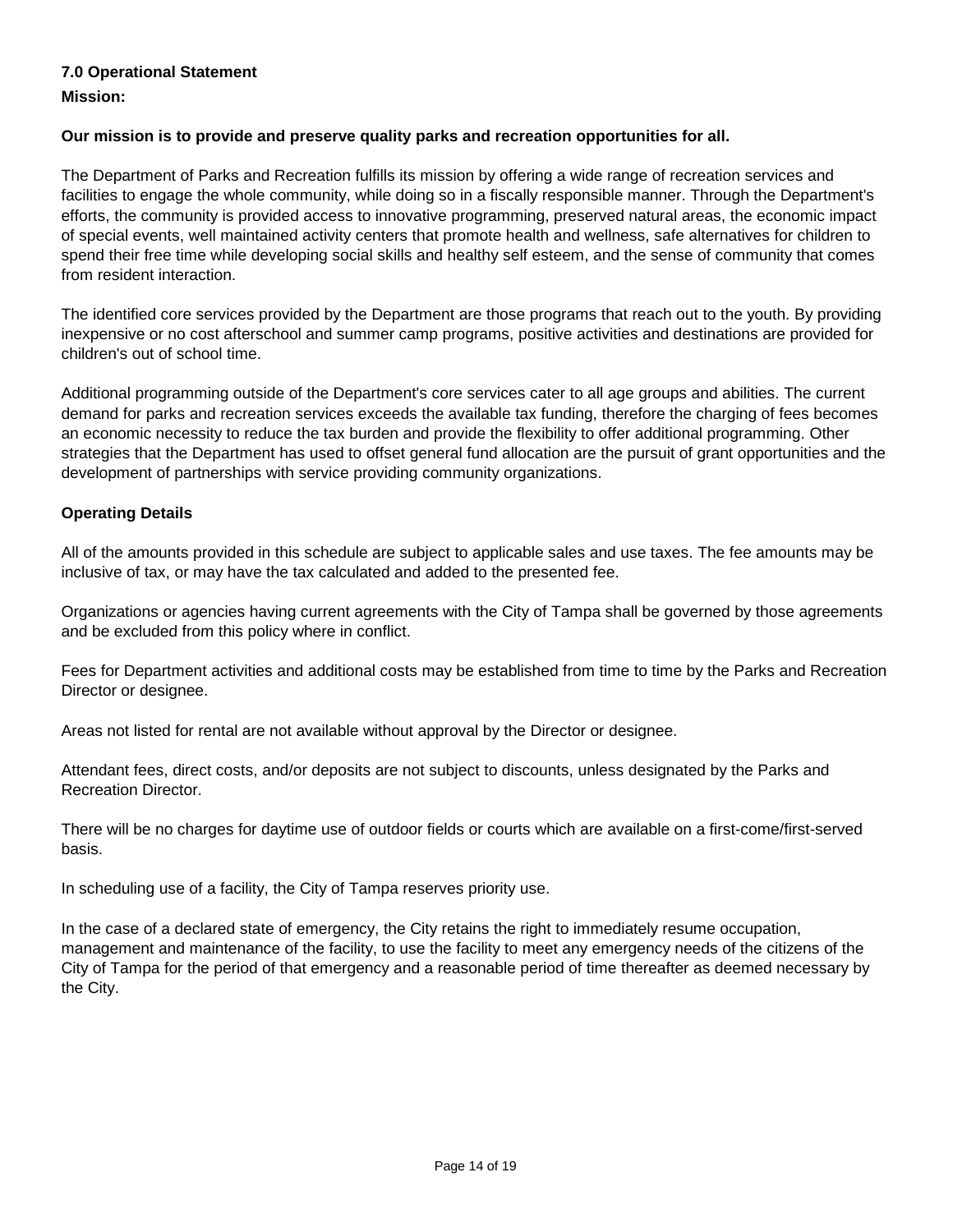<span id="page-14-0"></span>

| <b>Attachment 1.3 Community Center, Building &amp; Room Rentals - Detailed</b> |          |  |
|--------------------------------------------------------------------------------|----------|--|
| All rates are per hour.                                                        |          |  |
| <b>American Legion Center</b>                                                  |          |  |
| Multi Purpose Room                                                             | \$25.00  |  |
| <b>Barksdale Senior Center</b>                                                 |          |  |
| Multi Purpose Room                                                             | \$125.00 |  |
| Includes use of the kitchen, stage & dining area                               |          |  |
| South 1/2 Multi Purpose Room                                                   | \$100.00 |  |
| Includes use of the kitchen                                                    |          |  |
| North 1/2 Multi Purpose Room                                                   | \$100.00 |  |
| <b>Stage Only</b>                                                              | \$25.00  |  |
| <b>Conference Room</b>                                                         | \$25.00  |  |
| <b>Craft Room</b>                                                              | \$25.00  |  |
| <b>Game Room</b>                                                               | \$25.00  |  |
| <b>Bobby Hicks Pool Center</b>                                                 |          |  |
| Multi Purpose Room                                                             | \$25.00  |  |
| <b>Copeland Community Center</b>                                               |          |  |
| Gymnasium                                                                      | \$100.00 |  |
| <b>Class Room</b>                                                              | \$25.00  |  |
| <b>Cordelia Hunt Center</b>                                                    |          |  |
| Multi Purpose Room                                                             | \$125.00 |  |
| Includes use of the kitchen & stage                                            |          |  |
| Conference Room                                                                | \$25.00  |  |
| <b>Craft Room</b>                                                              | \$25.00  |  |
| <b>Cuscaden Community Center</b>                                               |          |  |
| Multi Purpose Room                                                             | \$25.00  |  |
| Includes use of the kitchen                                                    |          |  |
| <b>Activity Room</b>                                                           | \$25.00  |  |
| <b>Teen Room</b>                                                               | \$25.00  |  |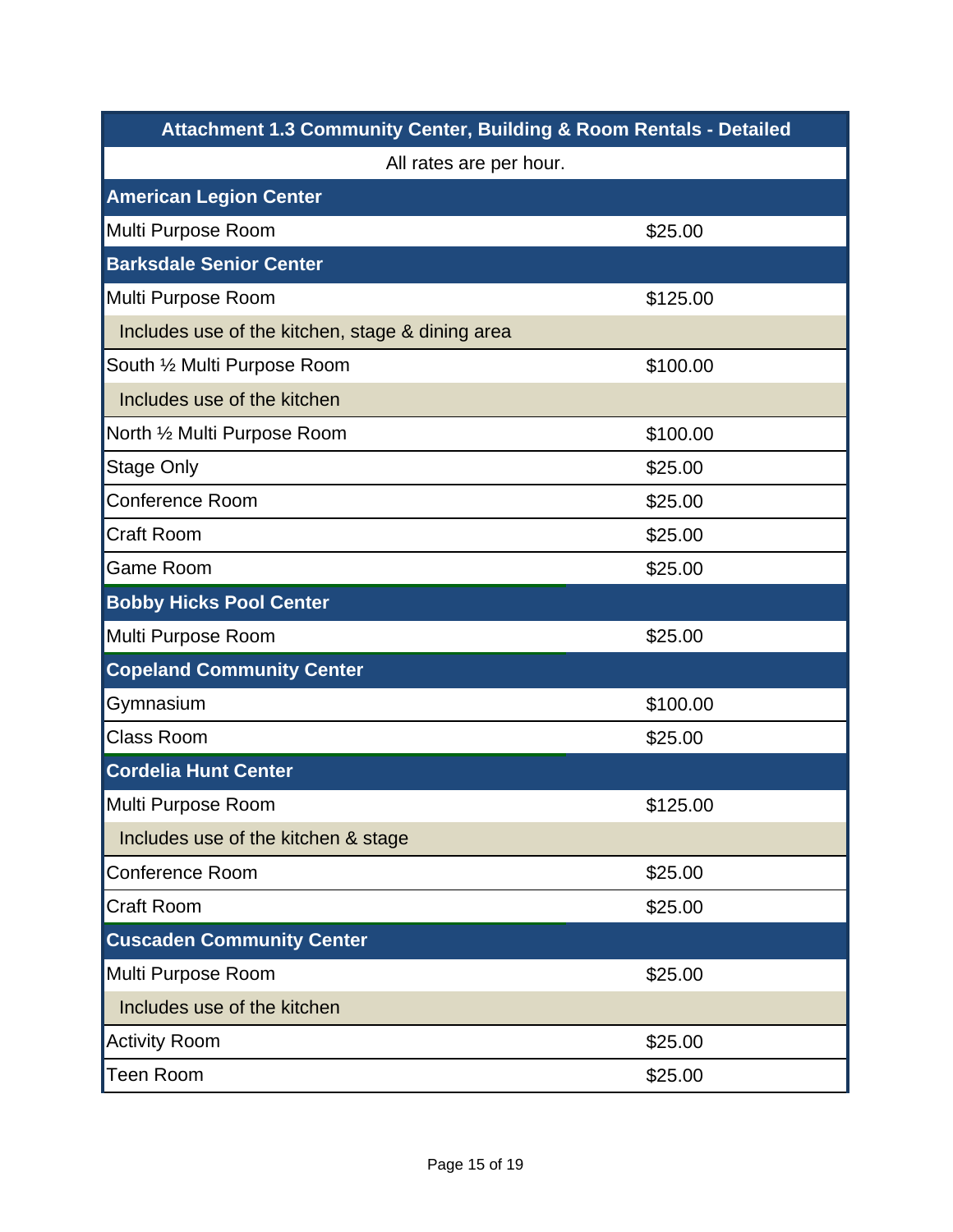| <b>Cyrus Greene Center</b>       |          |
|----------------------------------|----------|
| Multi Purpose Room               | \$100.00 |
| Includes use of the kitchen      |          |
| North 1/2 Multi Purpose Room     | \$50.00  |
| Includes use of the kitchen      |          |
| South 1/2 Multi Purpose Room     | \$70.00  |
| <b>Reading Room</b>              | \$25.00  |
| Conference Room                  | \$25.00  |
| <b>DeSoto Center</b>             |          |
| Multi Purpose Room               | \$25.00  |
| Includes use of the kitchen      |          |
| <b>Fair Oaks Center</b>          |          |
| Multi Purpose Room               | \$25.00  |
| Includes use of the kitchen      |          |
| East 1/2 Multi Purpose Room      | \$20.00  |
| Includes use of the kitchen      |          |
| West 1/2 Multi Purpose Room      | \$15.00  |
| <b>Forest Hills Center</b>       |          |
| Gymnasium                        | \$100.00 |
| Multi Purpose Room               | \$50.00  |
| Includes use of the kitchen      |          |
| <b>Craft Room</b>                | \$25.00  |
| <b>Game Room</b>                 | \$15.00  |
| <b>George Bartholomew Center</b> |          |
| Multi Purpose Room               | \$50.00  |
| Includes use of the kitchen      |          |
| <b>Grant Park Center</b>         |          |
| Multi Purpose Room               | \$25.00  |
| Includes use of the kitchen      |          |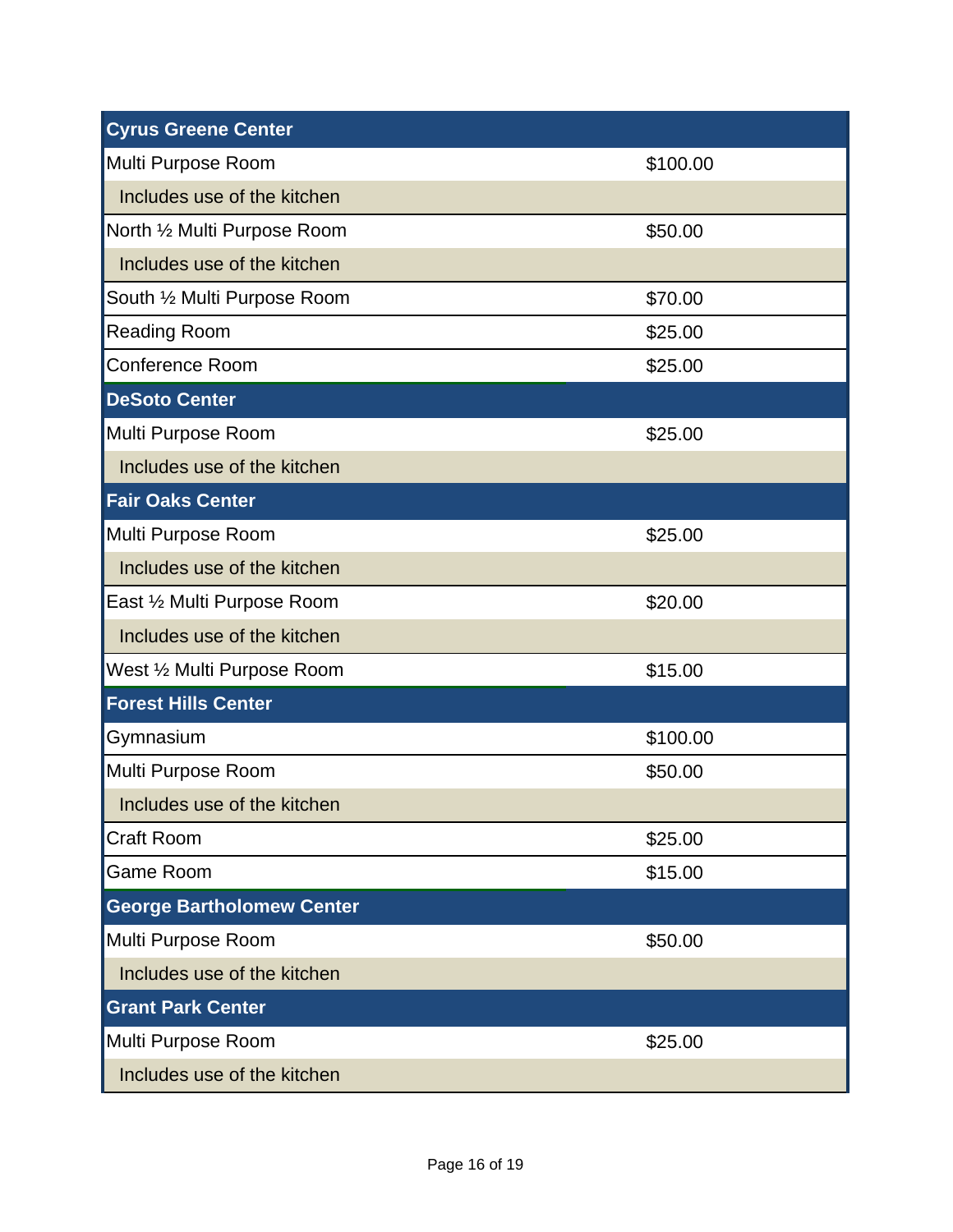| <b>Highland Pines Center</b>          |          |
|---------------------------------------|----------|
| Multi Purpose Room                    | \$25.00  |
| Includes use of the kitchen           |          |
| <b>Jackson Heights NFL/YET Center</b> |          |
| Gymnasium                             | \$100.00 |
| East 1/2 Gymnasium                    | \$75.00  |
| West 1/2 Gymnasium                    | \$75.00  |
| Multi Purpose Room                    | \$25.00  |
| Includes use of the kitchen           |          |
| Classroom                             | \$25.00  |
| Kitchen                               | \$15.00  |
| <b>Kate Jackson Center</b>            |          |
| Multi Purpose Room                    | \$125.00 |
| Includes use of the kitchen           |          |
| Center 1/3 Multi Purpose Room         | \$75.00  |
| Includes use of the kitchen           |          |
| East 1/3 Multi Purpose Room           | \$40.00  |
| West 1/3 Multi Purpose Room           | \$40.00  |
| C.A.M.P. Room                         | \$25.00  |
| <b>Teen Room</b>                      | \$25.00  |
| <b>Kathryn Malone Center</b>          |          |
| Multi Purpose Room                    | \$25.00  |
| <b>Kid Mason Center</b>               |          |
| Multi Purpose Room                    | \$25.00  |
| Includes use of the kitchen           |          |
| <b>Kwane Doster Center</b>            |          |
| Multi Purpose Room                    | \$25.00  |
| Includes use of the kitchen           |          |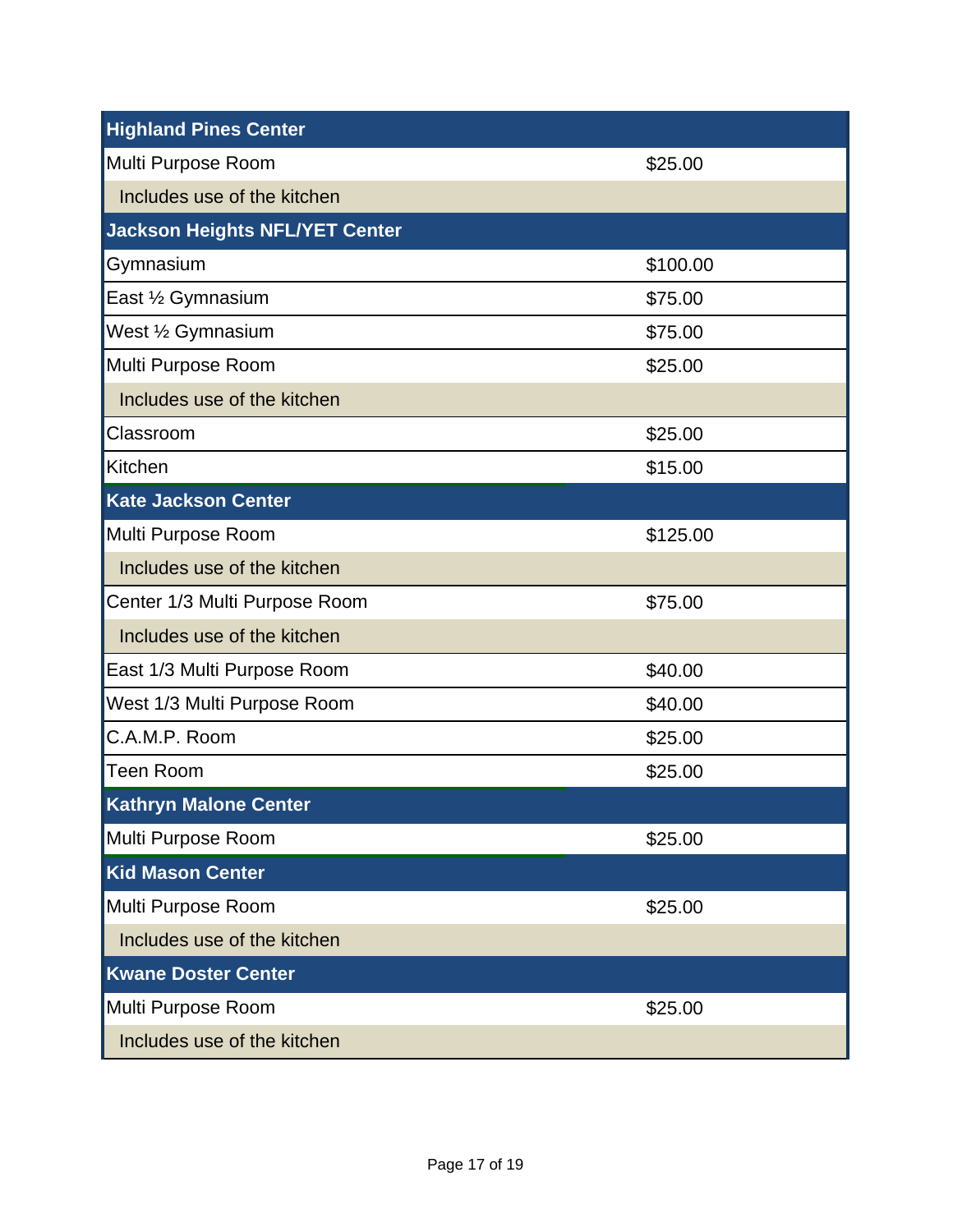| <b>Loretta Ingraham Center</b> |          |
|--------------------------------|----------|
| Gymnasium                      | \$100.00 |
| East 1/2 Gymnasium             | \$75.00  |
| West 1/2 Gymnasium             | \$75.00  |
| Multi Purpose Room             | \$60.00  |
| Includes use of the kitchen    |          |
| <b>Conference Room</b>         | \$25.00  |
| <b>Craft Room</b>              | \$25.00  |
| Dr. Martin Luther King Center  |          |
| Gymnasium                      | \$100.00 |
| Multi Purpose Room             | \$50.00  |
| Includes use of the kitchen    |          |
| <b>New Tampa Center</b>        |          |
| Multi Purpose Room             | \$50.00  |
| Front 1/2 Multi Purpose Room   | \$30.00  |
| Back 1/2 Multi Purpose Room    | \$30.00  |
| <b>Oak Park Center</b>         |          |
| Multi Purpose Room             | \$25.00  |
| Includes use of the kitchen    |          |
| Conference Room                | \$10.00  |
| <b>Port Tampa Center</b>       |          |
| Gymnasium                      | \$100.00 |
| Multi Purpose Room             | \$60.00  |
| Includes use of the kitchen    |          |
| <b>Craft Room</b>              | \$25.00  |
| <b>Rey Park Center</b>         |          |
| Multi Purpose Room             | \$25.00  |
| Includes use of the kitchen    |          |